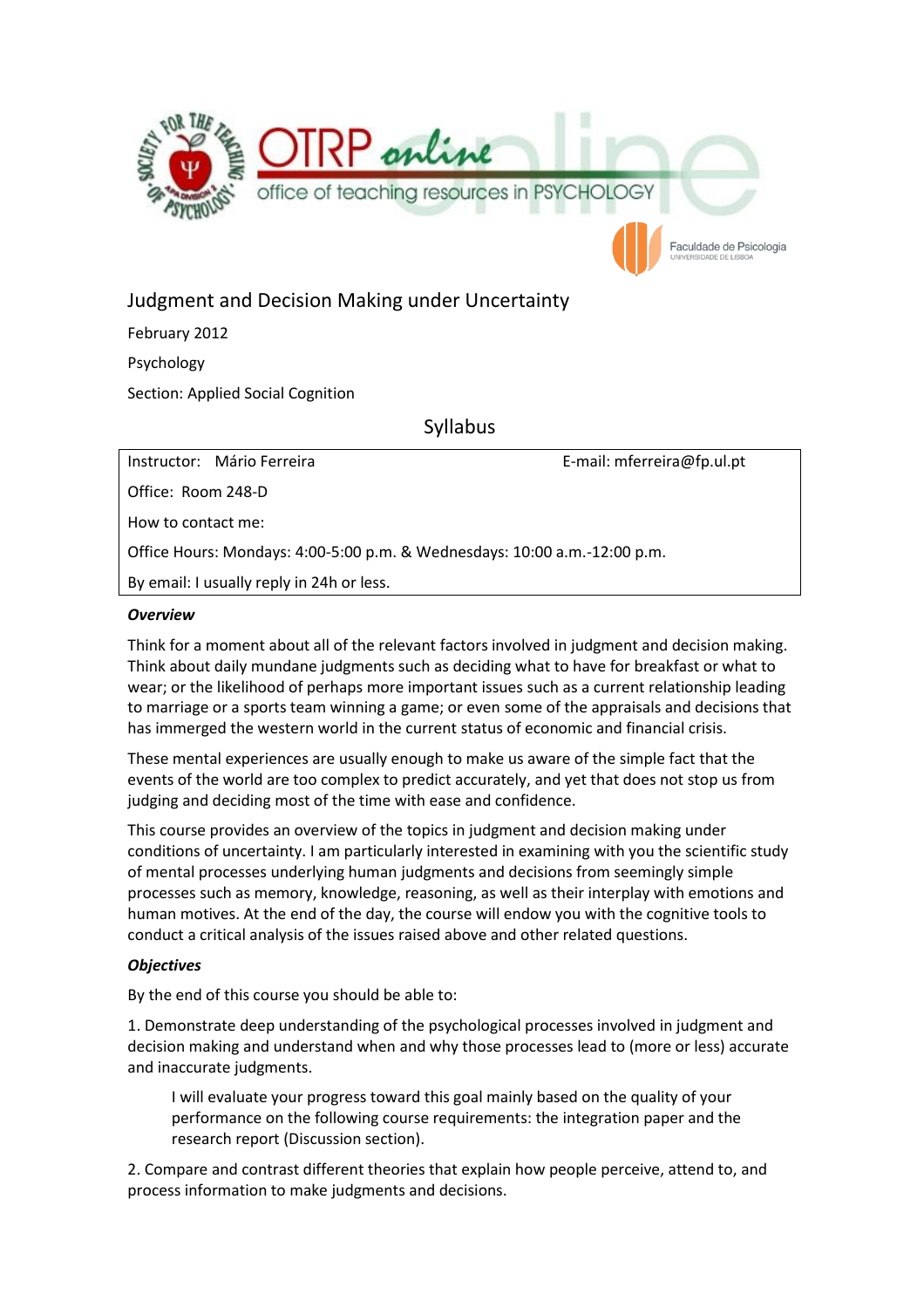I will evaluate your progress toward this goal mainly based on the quality of your performance on the following course requirements: the take-home questions and research report (Introduction section).

3. Assess the quality of empirical research supporting the different theories and discuss its limitations.

I will evaluate your progress toward this goal mainly based on the quality of your performance on the following course requirements: the papers presentations assignments and take home questions.

#### *Class organization*

Classes will be divided into two parts of about 1 hour and 50 minutes each. The first part concerns the presentation and discussion of previously assigned readings. Each readings will be presented by a group of students and discussed with the rest of the class under the instructor's supervision (please see *Papers presentation* in the *Course Requirements* Section). After a 20 minutes recess, the second part will typically be a lecture during which the instructor explores the theoretical and practical implications of central issues raised by the assigned papers, putting them in a broader conceptual context.

#### *Readings*

There is no required text book. Assigned *reading* (see the *Class Schedule* attached to this syllabus) will cover the course's main topics (to have online access to the readings via Dropbox please send me an email message and I will give you online access to the *course papers folder*).

However, two books on Judgment and decision making work well as a first approach to many of the topics we will be discussing in the course:

*The psychology of judgment and decision making* by Scott Plous (1993). It's a concise, extremely well written book that works well as a first introduction to Judgment and decision making.

*The Blackwell Handbook of Judgment and Decision Making* (2004), edited by Derek Koehler and Nigel Harvey. It is the first Judgment and decision making book that presents the state of the art in theory and research (until 2004) in an accessible but rigorous way. You will be referred to some chapters from this handbook as *further recommendations*.

Please note, these references do not, ever, replace required readings. They are just complementary reading suggestions.

#### *Course Requirements*

# Papers Presentation (group assignment – max. 3 students per group)

Every week a group of students will summarize and present to the class the main ideas of the selected readings for that week. Regardless of the *media* you decide to use (e.g., PowerPoint; Videos; hand-outs, class-room illustrations), be sure to cover the following points in your presentation: a) clearly express the problems and initial hypotheses motivating the work you are presenting; b) describe the essential aspects of the experimental research (avoiding accessory or trivial information); c) explain why the research design is able to answer the problems that motivated the research; d) describe and explain the main results; e) discuss how and to what extent the results shed light into the problems under study; f) comment on the limitations of the presented research.

The assigned readings for each presentation and their due dates are provided in the schedule attached to this syllabus (as well as some further recommended readings when you feel like exploring a theme further). Your first step is to form a group with two other students and choose your three preferred readings for presentation by the end of the first week of classes.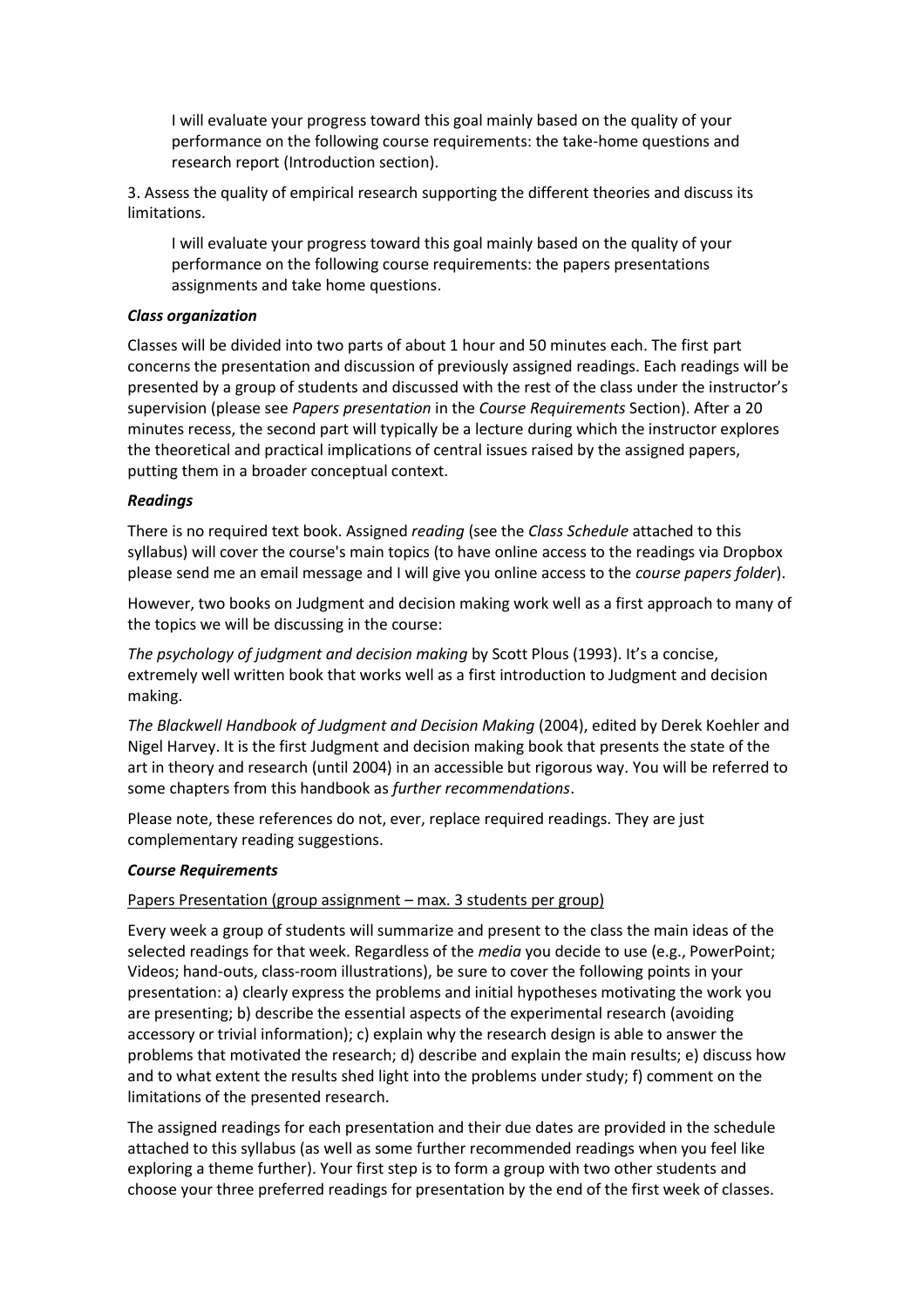Email me your choices and I will do my best to come up with a presentation calendar that might not be an optimal fit but will be *satisficing* (curious about this concept? see point 2 of the course topics).

### Take-home questions (Individual assignments)

Every week, before you leave class, I will present you with a question related to the themes lectured in class for you to respond in 10 lines or less (lettering Times New Roman; size 12; left and right margins 3,17). These assignments are to be handed in one week later at the beginning of class. These questions are intended to keep you up to date in relation to the course material. They are not particularly hard questions; but they do assume that you will be able to allocate some out-of-class hours to this course. Keeping up with your reading assignments is half way through to answer the take-home questions with ease.

# Integration paper (individual assignments)

During the second part of the semester I will present you with an intriguing question for you to reflect upon and respond to in an integration paper (up to 5000 characters including spaces, excluding references). This question usually point to an interesting paradox, apparent contradiction or unresolved matter in the literature of judgment and decision making that we will discuss during classes. I am eager to know your informed perspective on this. There are no straightforward right or wrong answers so don't loose your time looking for one in assigned readings. Instead, you should take these questions as an opportunity to develop a) a deep understanding of theory and research on the issues involved; b) your ability to integrate and communicate abilities in an intelligible and coherent way; and c) your intellectual creativity. It is hard work but I will be available to give you detailed feedback on a previous version of your response one week before you hand in your final paper (see Assignments due dates in the attached class schedule).

# Research report (group assignment – max 3 students per group)

Research has repeatedly demonstrated that one of the best ways to learn is to actively engage in the domain that you are studying. As such, you are welcome to participate in a research project which will be developed during the semester and which includes class discussion of the central theme of the project and main hypothesis under scrutiny, pre-test of research material (whenever needed), implementation of one experiment in the experimental psychology lab, followed by data collection and data analysis. The results from the lab experiment will then be discussed in class. Regardless of your level of involvement (I understand that not all of you may be equally involved in the different phases of the lab work), the end goal of all this is for you to write a research report in collaboration with your colleagues (groups of 3 students). The research report should have the structure of an experimental short paper including a theoretical review of the scientific literature relevant for the project research, ending with a clear statement of the hypothesis under study, a methods section, followed by description, analysis and discussion of the results.

# "Muddiest points" questions (individual assignment)

In the end of theoretical lectures you will be asked to write down what was "the muddiest point in today's class"; and if possible to add what the teacher could have done to make it clearer. Think of this as an opportunity to give me important feedback on the extent to which I am reaching my students and what things you and I can improve together. This "muddiest point" questions will not be graded but they are an important aspect of this course evaluation. Your questions will *help me help you*, for the best of everyone!

#### *Grading Policy*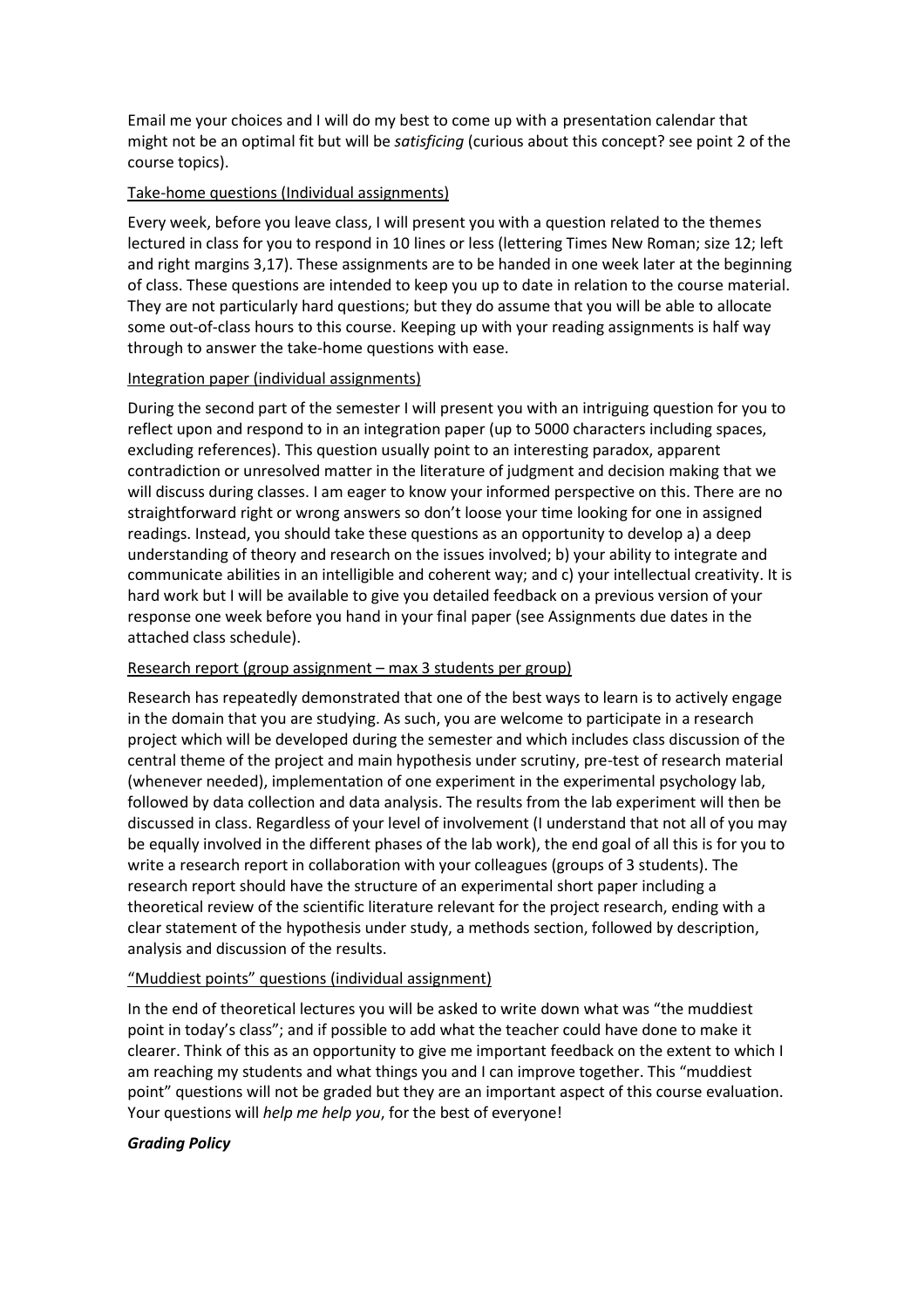| Possible points: 200   | <b>Point value</b>          |      | % of grade |    |
|------------------------|-----------------------------|------|------------|----|
| <b>Assessment item</b> | <b>Assessment Frequency</b> | Each | Total      |    |
| Take-home questions    | 12 (1 each week)            | 4    | 48         | 24 |
| Papers presentation    |                             |      | 42         | 21 |
| Integration paper      |                             |      | 50         | 25 |
| Research report        |                             |      | 60         | 30 |

Final grade equals your points divided by 10 and rounded to the closest integer.

#### *Make up policy and penalties*

If you are not satisfied with your paper presentation grade you can always try to improve it. You can prepare an improved version of your presentation in PowerPoint (or a similar medium) and send it to me. I will then set up a time to discuss it with you (ideally you will work as a group but if the other members of your group are not interested in trying to improve their grades you can do this individually).

If you miss a class you can send me your take-home question assignment by email until the end of the day.

The Integration paper and Research report due dates are defined in the assignments due dates (see the attached schedule). Integration papers and Research reports will be accepted until a maximum of 5 days of delay but there will be a penalty of 10 points for each day of delay.

#### *Class attendance*

Attendance, by itself, will not be considered as part of your grade. However, attendance will benefit you in several ways. Firstly, class discussion will present information in ways that are not covered in the assigned readings but it will appear in take-home questions and it will be relevant for your research report. Secondly, your understanding of the course material is enhanced by exposure to the same material (i.e., in class and in the text) from different perspectives. Thirdly, and regardless of the above, the current policy of our department establishes that a minimum of 2/3 of the classes must be attended in order for a student to pass.

If you must be absent from class for an emergency (e.g., serious illness) please contact me as soon as possible since absences excused in this manner will not be considered for the 2/3 of attendances rule. However be prepared to formally justify your absence (e.g., medical report).

#### *Exceptional circumstances involving class requirements and attendance*

The University of Lisbon established specific rules concerning attendance to classes and course requirements (e.g., assignment due dates) for students considered being in exceptional circumstances (working students, high competition athletes, students in the Army, students with young children, students with special educational needs). Such rules will, of course, apply to this course. You are advised to check with the University services for any doubts concerning your eligibility to one of the above "exceptional circumstances".

#### *Cheating and plagiarism*

Cheating and plagiarism are serious forms of academic misconduct and are strictly prohibited.

Plagiarism is defined as using another person's words, phrases, or ideas as your own without giving that person credit. Cheating includes (but is not limited to):

a) copying another student's response, b) falsely signing another student's name, c) having another student write a paper for you.

Plagiarism or Cheating will result in a failing grade in the course and a referral to the Dean of Students' Office for further action. For those who are still not sure what constitutes academic misconduct, please contact me.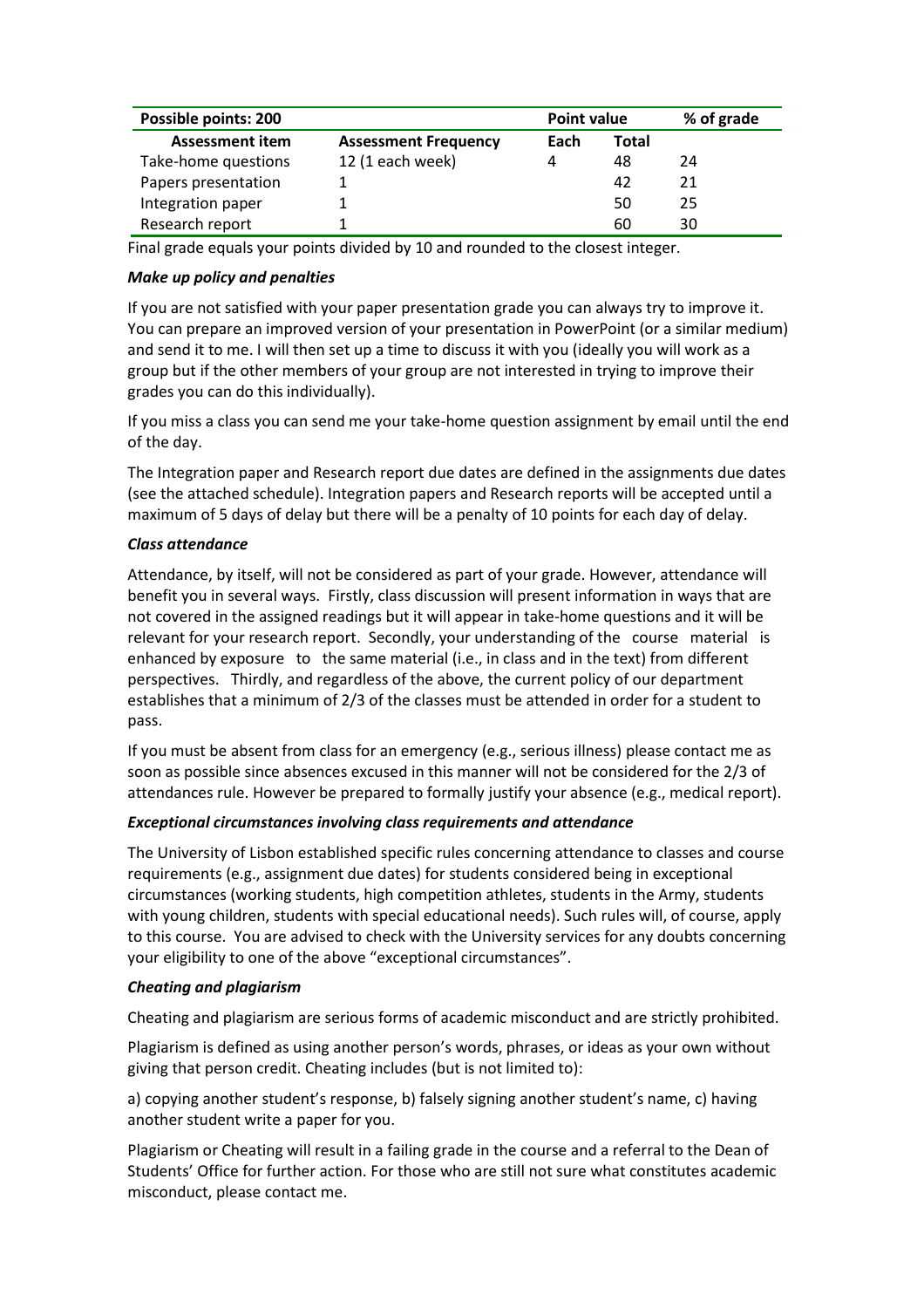#### *Overview of course main topics*

#### **1. Inferential social judgment and Decision Making models**

1.1. Summary of the inductive judgment research before Tversky and Kahneman: formal models of decision making.

1.2. The *Bounded Rationality* approach: a first answer to the limitations of the decision making models

# **2. The research in Heuristics and decision making developed from the initial contribution of Tversky and Kahneman**

2.1. The research program on Heuristics and biases initiated by Tversky and

Kahneman: a new approach to judgment under uncertainty

2.2. Judgmental Heuristics: structure and function

2.3. Recent developments of the Heuristics and biases research program

#### **3. Alternative and complementary approaches to the initial Heuristics**

- 3.1. Human statistical intuition versus heuristic judgment: Conditions of incidence of one and the other
- 3.2. On The illusion of some heuristics
- 3.3. Simple and smart heuristics
- 3.4. Individual differences in judgment under uncertainty
- **4. New perspectives on inferential reasoning.**
	- 4.1. Computational models: for an integrated explanation of heuristic judgment.
	- 4.2. Dual process approaches of judgment under uncertainty: integrating heuristics

with rule-based judgment under uncertainty

# **5. Implications and applications of judgment and decision making research**

#### **6. Research project**

- 6.1 Presentation, organization and development of the research
- 6.2. Presentation and discussion of the results; preparation of the research report.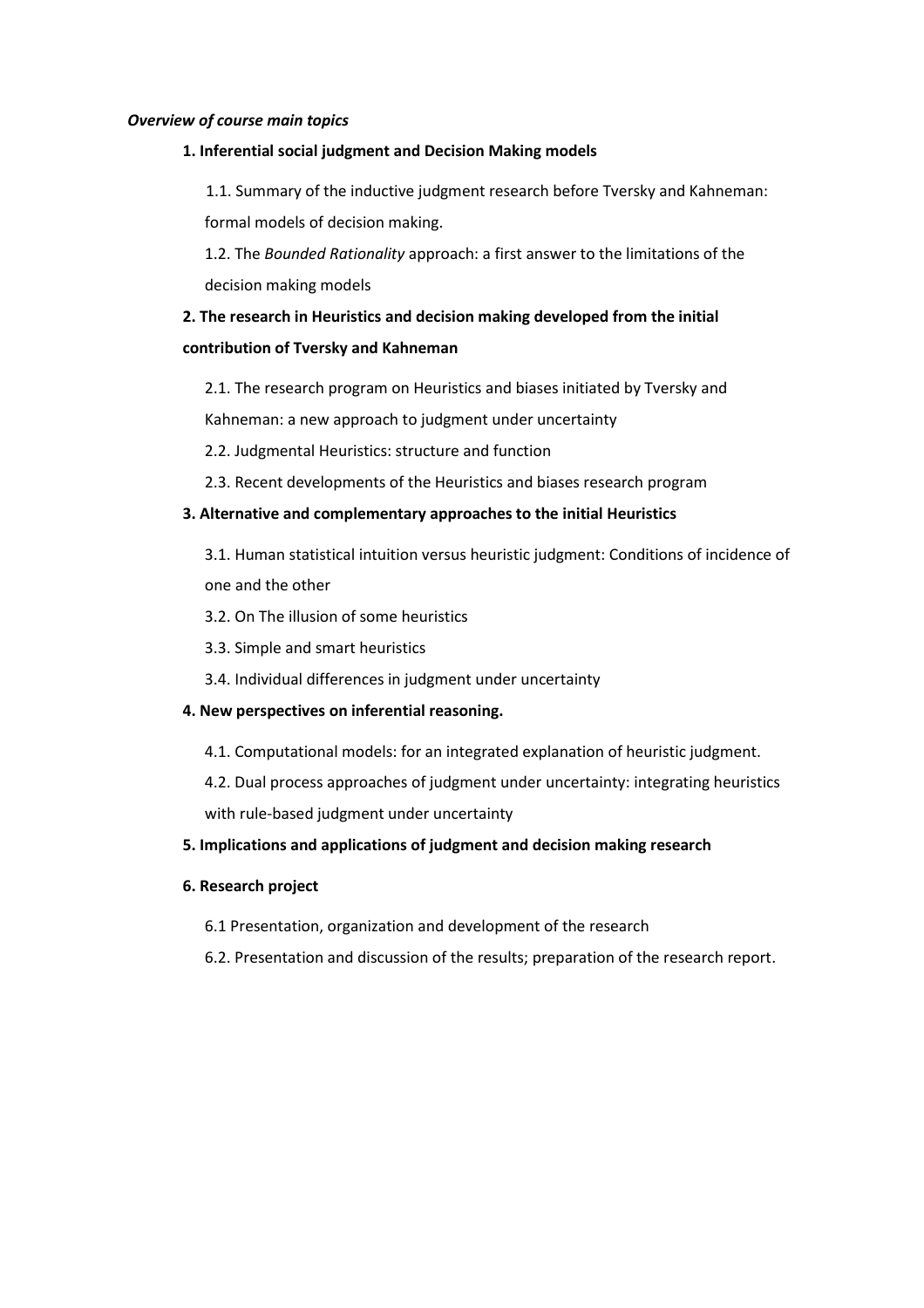# Class Schedule

Classes include the presentation and discussion of reading assignments by one group of students and lectures on the class topics by the instructor

| <b>Tentative</b> | <b>Class topic</b>                               | Assigned readings correspond to papers for weekly paper presentations.                                                                                                                                                        |
|------------------|--------------------------------------------------|-------------------------------------------------------------------------------------------------------------------------------------------------------------------------------------------------------------------------------|
| <b>Dates</b>     |                                                  | Further recommendations correspond to papers that will be referred to and discussed during the lectures (in addition to the<br>assigned readings). They easily allow you to further explore a given class topic.              |
| Week 1<br>Fev 22 | Introduction and<br><b>Syllabus presentation</b> | No assigned readings                                                                                                                                                                                                          |
| Week 2           | 1.1. Summary of the                              | Assigned readings                                                                                                                                                                                                             |
| <b>Fev 29</b>    | inductive judgment<br>research before            | Peterson, C. R., & Beach, L. R. (1967). Man as an intuitive statistician. Psychological Bulletin, 68, 29-46.                                                                                                                  |
|                  | <b>Tversky and</b>                               | Edwards, W. (1982). Conservatism in human information processing. In D. Kahneman, P. Slovic, & A. Tversky (Eds.), Judgment                                                                                                    |
|                  | Kahneman                                         | under uncertainty: Heuristics and biases (p. 359-369). Cambridge: Cambridge University Press. (Excerpts from a chapter in<br>B. Kleinmuntz (Ed.), Formal representation of human judgment (p. 17-52), 1968. New York: Wiley.) |
|                  |                                                  | <b>Further recommendations</b>                                                                                                                                                                                                |
|                  |                                                  | Becker, G. M., & McClintock, C., G. (1967). Value: behavioral decision theory. Annual Review of Psychology. 18, 239-286.                                                                                                      |
|                  |                                                  | Cohen, J. (1960). Chance, Skill and Luck: The Psychology of Guessing and Gambling. Baltimore.                                                                                                                                 |
| Week 3           | 1.2. The Bounded                                 | Assigned readings                                                                                                                                                                                                             |
| March 7          | Rationality approach                             | Simon, H. A. (1981). As ciências do artificial (p. 59-102). Coimbra: Arménio Amado Editor                                                                                                                                     |
|                  |                                                  | Simon, H. A. (1989) A razão nas coisas humanas (p. 11-48). Lisboa, Gradiva.                                                                                                                                                   |
|                  |                                                  | <b>Further recommendations</b>                                                                                                                                                                                                |
|                  |                                                  | Over, D. (2004). Rationality and the Normative/Descriptive Distinction. In D. Koehler & N. Harvey (Eds.), Blackwell Handbook of<br>Judgment and Decision Making (pp.3-18). Oxford, UK: Blackwell Publishing.                  |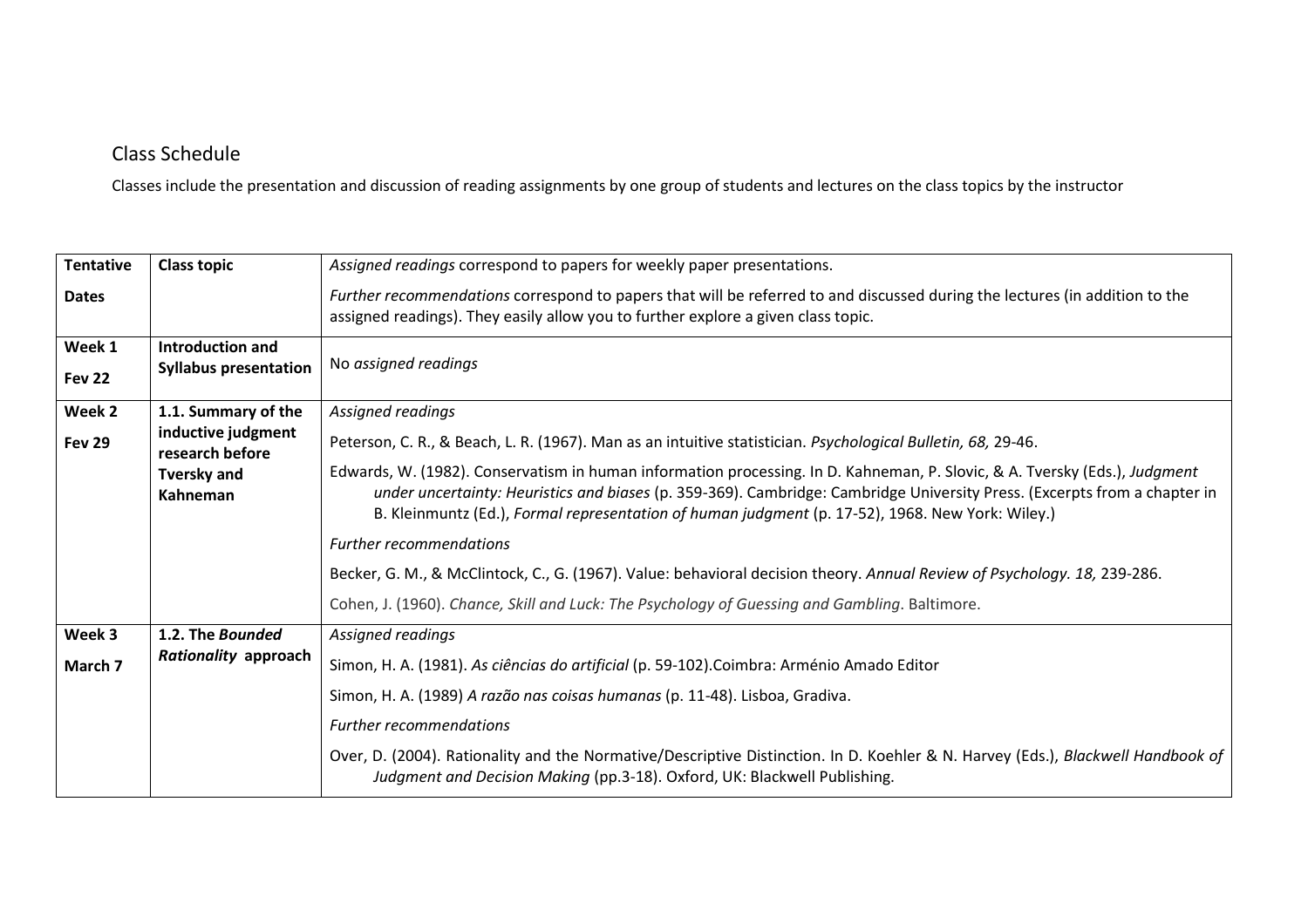|          |                                                                         | Selten, R. (2001). What is bounded rationality? In G., Gigerenzer & R. Selten (Eds.) Bounded Rationality: The Adaptive Toolbox (p.<br>13-36). MIT Press: Cambridge, MA                                                                                            |
|----------|-------------------------------------------------------------------------|-------------------------------------------------------------------------------------------------------------------------------------------------------------------------------------------------------------------------------------------------------------------|
| Week 4   | 2.1. The research                                                       | Assigned readings                                                                                                                                                                                                                                                 |
| March 14 | program on<br><b>Heuristics and biases</b>                              | Tversky, A., & Kahneman, D. (1974). Judgment under uncertainty: Heuristics and biases. Science, 185, 1124-1131                                                                                                                                                    |
|          |                                                                         | Kahneman, D., & Tversky, A. (1973). On the psychology of prediction. Psychological Review, 80, 237-251.                                                                                                                                                           |
|          |                                                                         | <b>Further recommendations</b>                                                                                                                                                                                                                                    |
|          |                                                                         | Griffin, D., Gonzalez, R., & Varey, C. (2001). The heuristics and biases approach to judgment under uncertainty. In A. Tesser & N.<br>Schwarz (Eds.), Blackwell handbook of social psychology: Intraindividual processes (Vol. 1, p. 207-235). London: Blackwell. |
|          |                                                                         | Weber, E., & Johnson, E. (2009). Mindful judgment and decision making. Annual Review of Psychology, 60, 53-85.                                                                                                                                                    |
| Week 5   | 2.2. Judgmental                                                         | Assigned readings                                                                                                                                                                                                                                                 |
| March 21 | <b>Heuristics: structure</b><br>and function                            | Kahnemann, D. & Tversky, A. (1982). Variants of uncertainty. In D. Kahneman, P. Slovic & A. Tversky (eds.). Judgment under<br>uncertainty: Heuristics and biases. Cambridge: Cambridge University Press. 509-520.                                                 |
|          |                                                                         | Tversky, A. & Kahneman, D. (1983). Extension versus intuitive reasoning: The conjunction fallacy in probability judgment.<br>Psychological Review, 90, 293-315.                                                                                                   |
|          |                                                                         | <b>Further recommendations</b>                                                                                                                                                                                                                                    |
|          |                                                                         | Lagnado, D. & Sloman, S.A., (2004). Inside and outside probability judgment. D. J. Koehler and N. Harvey (Eds.) Blackwell<br>Handbook of Judgment and Decision Making, (pp. 157-176). Oxford, UK: Blackwell Publishing.                                           |
|          |                                                                         | Sherman, S. J., & Corty, E. (1984). Cognitive heuristics. In R. S. Wyer & T. K. Srull (Eds.), Handbook of social cognition (Vol. 1, pp.<br>189-286). Mahwah, NJ: Erlbaum.                                                                                         |
| Week 6   | 2.3. Recent                                                             | Assigned readings                                                                                                                                                                                                                                                 |
| March 28 | developments of the<br><b>Heuristics and biases</b><br>research program | Pham, Michel Tuan and Tamar Avnet. (2009). "Contingent Reliance on the Affect Heuristic as a Function of Regulatory Focus,"<br>Organizational Behavior and Human Decision Processes, 108, 267-278.                                                                |
|          |                                                                         | Dunn, E. W., & Ashton-James, C. (2008). On emotional innumeracy: Predicted and actual affective responses to grand-scale<br>tragedies. Journal of Experimental Social Psychology, 44, 692-698.                                                                    |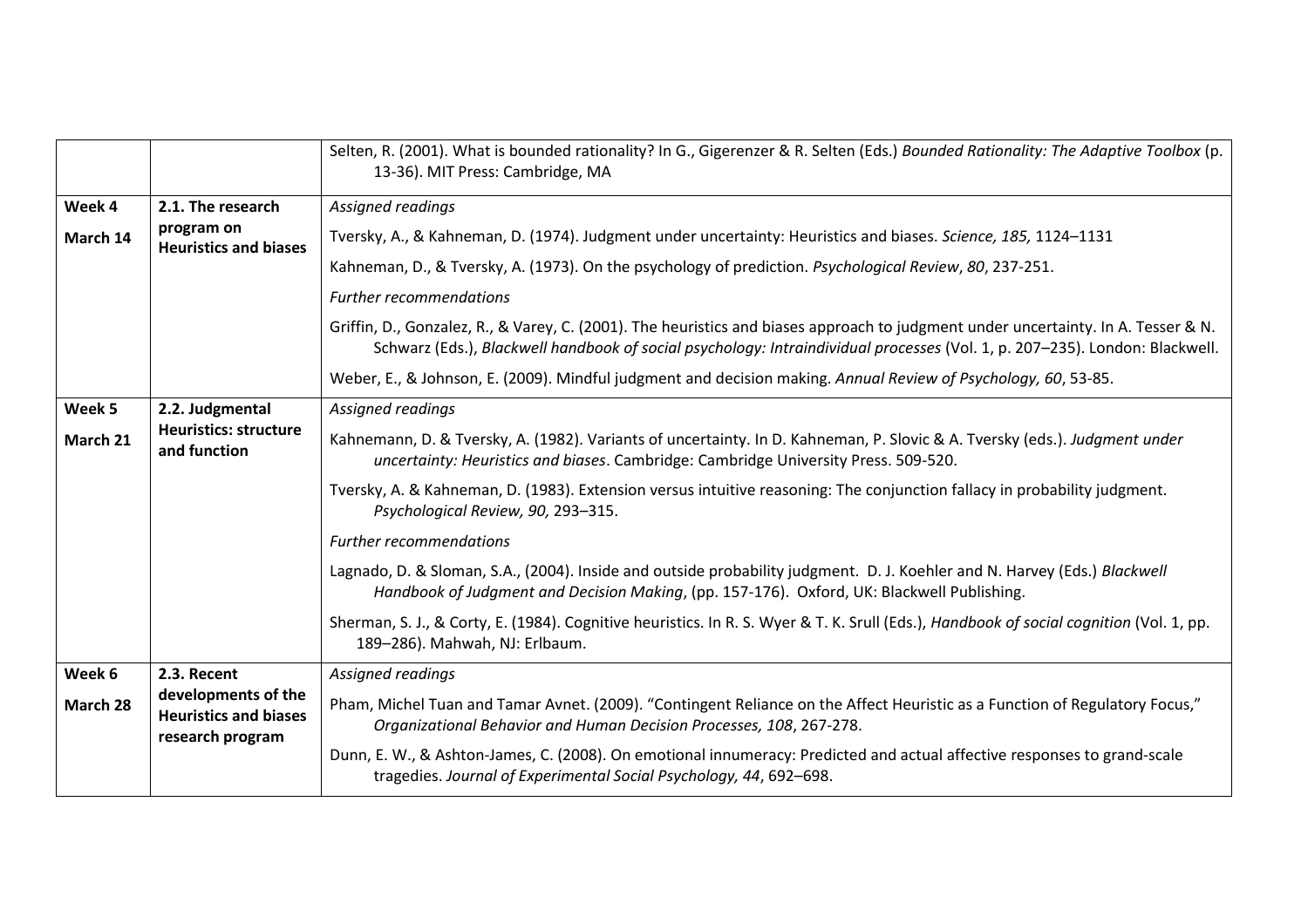|          |                                                                   | <b>Further recommendations</b>                                                                                                                                                                                                                                                           |
|----------|-------------------------------------------------------------------|------------------------------------------------------------------------------------------------------------------------------------------------------------------------------------------------------------------------------------------------------------------------------------------|
|          |                                                                   | Slovic, P., Finucane, M., Peters, E., & MacGregor, D. G. (2002). The affect heuristic. In T. Gilovich, D. Griffin, & D. Kahneman<br>(Eds.), Heuristics and biases: The psychology of intuitive judgment (pp. 397-420). New York: Cambridge University Press.                             |
|          |                                                                   | Kahneman, D., & Frederick, S. (2002). Representativeness revisited: Attribute substitution in intuitive judgment. In T. Gilovich, D.<br>Griffin, & D. Kahneman (Eds.), Heuristics and biases: The psychology of intuitive judgment (pp. 49–81). New York:<br>Cambridge University Press. |
| Week 7   | 3.1. Human                                                        | Assigned readings                                                                                                                                                                                                                                                                        |
| April 4  | statistical intuition<br>versus heuristic<br>judgment: Conditions | Nisbett, R. E., Krantz, D. H. Jepson, S. D., & Kunda, Z. (1983) The use of statistical heuristics in everyday reasoning. Psychological<br>Review, 90, 339-363.                                                                                                                           |
|          | of incidence of one<br>and the other                              | Ferreira, M. B., & Garcia-Marques, L. (2003). O papel do reconhecimento do acaso no raciocínio indutivo. The role of perception<br>of randomness on inductive reasoning. Análise Psicológica, 3, 353-374.                                                                                |
|          |                                                                   | <b>Further recommendations</b>                                                                                                                                                                                                                                                           |
|          |                                                                   | Hogarth, R. M. (2010). Intuition: A challenge for psychological research on decision making. Psychological Inquiry, 21, 338-353.                                                                                                                                                         |
|          |                                                                   | Oppenheimer, D. M. (2008). The secret life of fluency. Trends in Cognitive Sciences, 14, 237-241                                                                                                                                                                                         |
| Week 8   | 3.2. On The illusion                                              | Assigned readings                                                                                                                                                                                                                                                                        |
| April 11 | of some heuristics                                                | Gigerenzer, G. (1991). How to make cognitive illusions disappear: Beyond "heuristics and biases". In W. Stroebe & M. Hewstone<br>(Eds.), European review of social psychology (Vol. 2, pp. 83-115). Chichester, England: Wiley.                                                          |
|          |                                                                   | Kahneman, D., & Tversky, A. (1996). On the reality of cognitive illusions. Psychological Review, 103, 582-591.                                                                                                                                                                           |
|          |                                                                   | <b>Further recommendations</b>                                                                                                                                                                                                                                                           |
|          |                                                                   | Hogarth, R. M. (1981). Beyond discrete biases: Functional and dysfunctional aspects of judgmental heuristics. Psychological<br>Bulletin, 90, 197-217.                                                                                                                                    |
|          |                                                                   | Gigerenzer, G. (2008). Why heuristics work. Perspectives on Psychological Science, 3, 20-29.                                                                                                                                                                                             |
| Week 9   | 3.3. Simple and smart                                             | Assigned readings                                                                                                                                                                                                                                                                        |
|          | heuristics                                                        | Gigerenzer, G., & Goldstein, D. G. (1996). Reasoning the fast and frugal way: Models of bounded rationality. Psychological                                                                                                                                                               |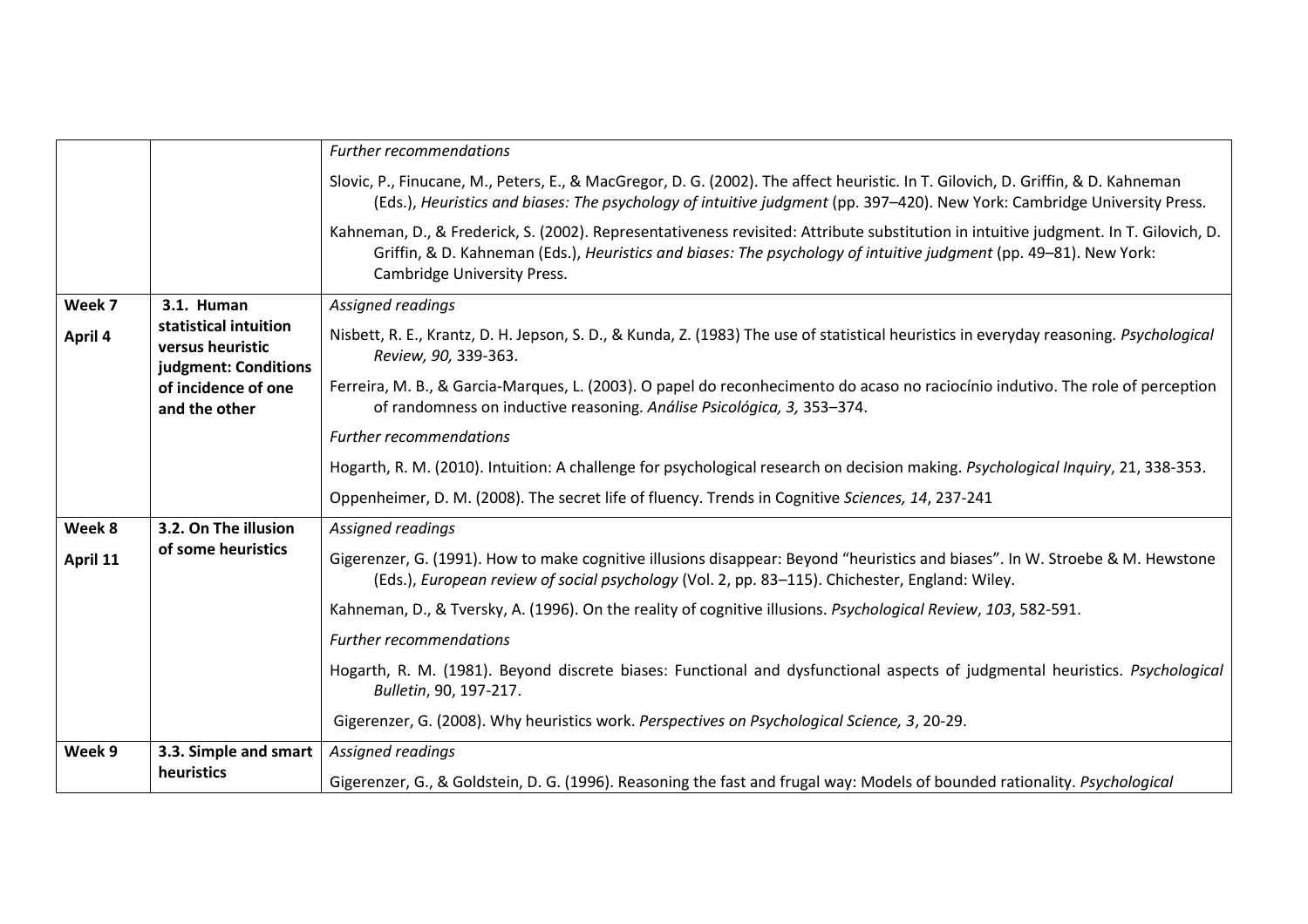| April 18 |                                                 | Review, 103, 650-669.                                                                                                                                                                                                                                                                                      |
|----------|-------------------------------------------------|------------------------------------------------------------------------------------------------------------------------------------------------------------------------------------------------------------------------------------------------------------------------------------------------------------|
|          |                                                 | Dougherty, M. R., Franco-Watkins, A., & Thomas, R. P. (2008). The psychological plausibility of fast and frugal heuristics.<br>Psychological Review, 115, 199 - 211.                                                                                                                                       |
|          |                                                 | <b>Further recommendations</b>                                                                                                                                                                                                                                                                             |
|          |                                                 | Newell, B. R., & Fernandez, D. (2006). On the binary quality of recognition and the inconsequentiality of further knowledge: Two<br>critical tests of the recognition heuristic. Journal of Behavioral Decision Making, 19, 333-346.                                                                       |
|          |                                                 | Hogarth, R. M. (in press). When simple is hard to accept. In P. M. Todd, G. Gigerenzer, & The ABC Research Group (Eds.),<br>Ecological rationality: Intelligence in the world. Oxford: Oxford University Press.                                                                                            |
| April 25 | No classes                                      | National holiday - no assigned readings                                                                                                                                                                                                                                                                    |
| Week 10  | 3.4. Individual                                 | Assigned readings                                                                                                                                                                                                                                                                                          |
| May 2    | differences in<br>judgment under<br>uncertainty | Stanovich, K. E., & West, R. F. (1998). Individual differences in rational thought. Journal of Experimental Psychology: General,<br>127, 161-188.                                                                                                                                                          |
|          |                                                 | Stanovich, K. E., & West, R. F. (2008). On the relative independence of thinking biases and cognitive ability. Journal of Personality<br>and Social Psychology, 94, 672-95.                                                                                                                                |
|          |                                                 | <b>Further recommendations</b>                                                                                                                                                                                                                                                                             |
|          |                                                 | Larrick, R. P., Nisbett, R. E., & Morgan, J. N. (1993). Who uses the cost-benefit rules of choice? Implications for the normative<br>status of microeconomic theory. Organizational Behavior and Human Decision Processes, 56, 331-347.                                                                    |
|          |                                                 | Stanovich, K. E., West, R. F., & Toplak, M. E. (2011). Individual differences as essential components of heuristics and biases<br>research. In K. Manktelow, D. Over, & S. Elgayam (Eds.), The science of reason: A festschrift for Jonathan St. B. T. Evans<br>(pp. 335-396). New York: Psychology Press. |
| Week 11  | Computational                                   | Assigned readings                                                                                                                                                                                                                                                                                          |
| May 9    | models: for an<br>integrated<br>explanation of  | Dougherty, M. R. P., Gettys, C. F., & Ogden, E. E. (1999). MINERVA-DM: A memory processes model for judgments of likelihood.<br>Psychological Review, 106, 180-209.                                                                                                                                        |
|          | heuristic judgment                              | <b>Further recommendations</b>                                                                                                                                                                                                                                                                             |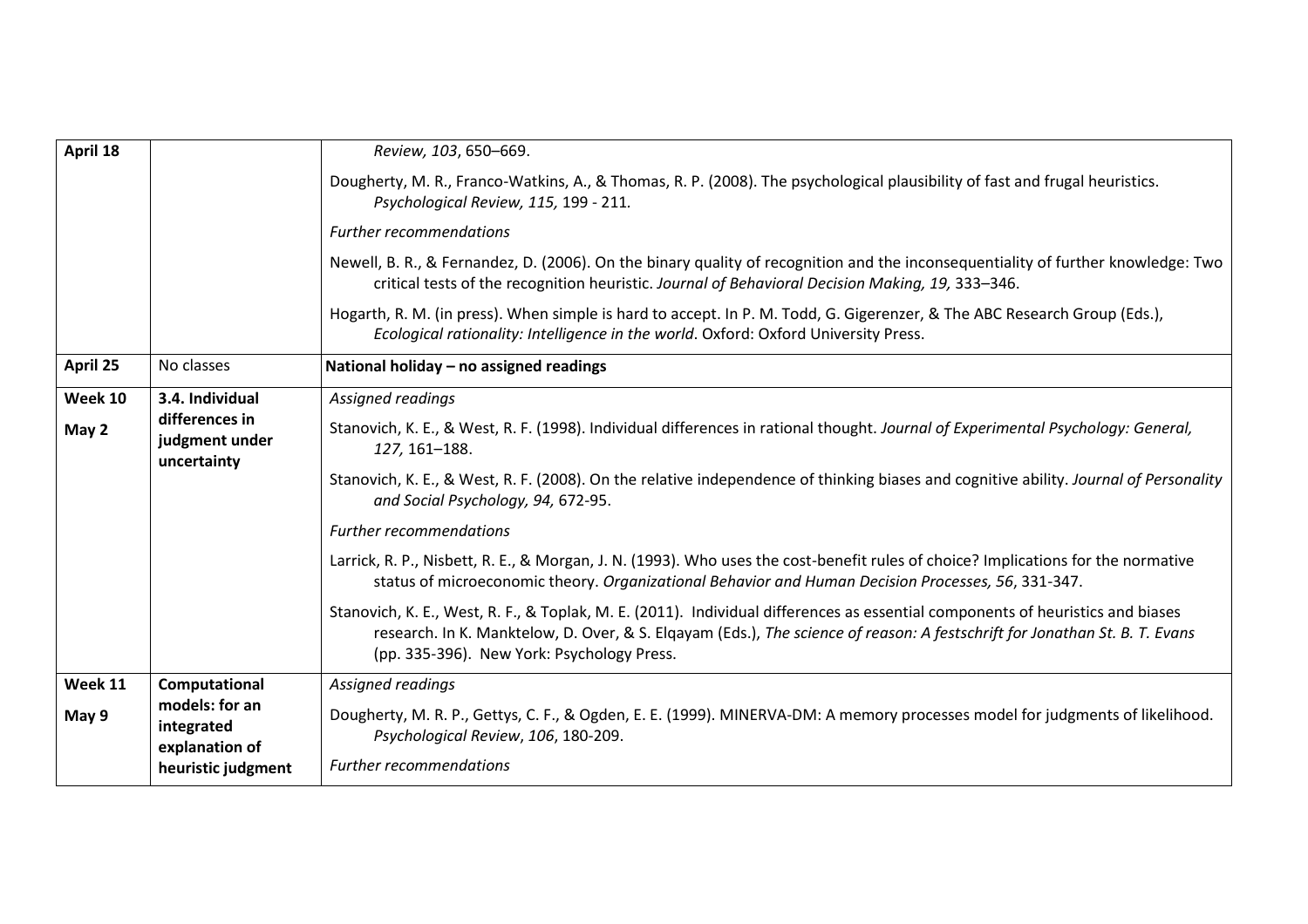|               |                                                    | Busemeyer, J. R. & Johnson, J. G. (2004). Computational models of decision making. In D. Koehler & N. Harvey (Eds.), Blackwell                                                                                              |
|---------------|----------------------------------------------------|-----------------------------------------------------------------------------------------------------------------------------------------------------------------------------------------------------------------------------|
|               |                                                    | Handbook of Judgment and Decision Making (pp. 133-154). Oxford, UK: Blackwell Publishing.                                                                                                                                   |
|               |                                                    | Thomas, R., Dougherty, M. R., Sprenger, A. M., & Harbison, J. I. (2008). Diagnostic hypothesis generation and human judgment.<br>Psychological Review, 115, 155-185.                                                        |
| Week 12       | <b>Dual process</b>                                | Assigned readings                                                                                                                                                                                                           |
| <b>May 16</b> | approaches of<br>judgment under<br>uncertainty     | Ferreira, M. B., Garcia-Marques, L., Sherman, S. J., & Sherman, J. (2006). A dual-process approach to judgment under<br>uncertainty. Journal of Personality and Social Psychology, 91, 797-813.                             |
|               |                                                    | <b>Further recommendations</b>                                                                                                                                                                                              |
|               |                                                    | Alter, A. L., Oppenheimer, D. M., Epley, N., Eyre, R. N. (2007). Overcoming intuition: Metacognitive difficulty activates analytic<br>reasoning. Journal of Experimental Psychology: General, 136, 569-576.                 |
|               |                                                    | Evans, J. (2003). In two minds: Dual-process accounts of reasoning. Trends in Cognitive Sciences, 7, 454-459.                                                                                                               |
| Week 13       | <b>Implications and</b>                            | Assigned readings                                                                                                                                                                                                           |
| <b>May 23</b> | applications of<br>judgment and<br>decision making | Pidgeon, N.F. and Gregory, R. (2004) Judgment, decision making and public policy. In D. Koehler and N. Harvey (eds.) Blackwell<br>Handbook of Judgment and Decision Making (pp. 604-623). Oxford, UK: Blackwell Publishing. |
|               | research                                           | Ariely, D., Norton. M. I. (2011). From thinking too little to thinking too much: a continuum of decision making. Interdisciplinary<br>Reviews: Cognitive Science, 2, 39-46                                                  |
|               |                                                    | <b>Further recommendations</b>                                                                                                                                                                                              |
|               |                                                    | Chapman, G.B. (2004). The psychology of medical decision making. In D.J. Koehler and N. Harvey (Eds.) Blackwell Handbook of<br>Judgment and Decision Making (pp. 585-603). Oxford, UK: Blackwell Publishing.                |
|               |                                                    | Rachlinski, J. J. (2004). Heuristics, biases, and governance. In D. J. Koehler & N. Harvey (Eds.), The Blackwell handbook of<br>judgment and decision making (pp. 567-584). Oxford, UK: Blackwell Publishing.               |
|               |                                                    | Bazerman, M. H., and D. Moore (2008). Judgment in managerial decision making, 7 <sup>th</sup> ed. New York: John Wiley & Sons.                                                                                              |